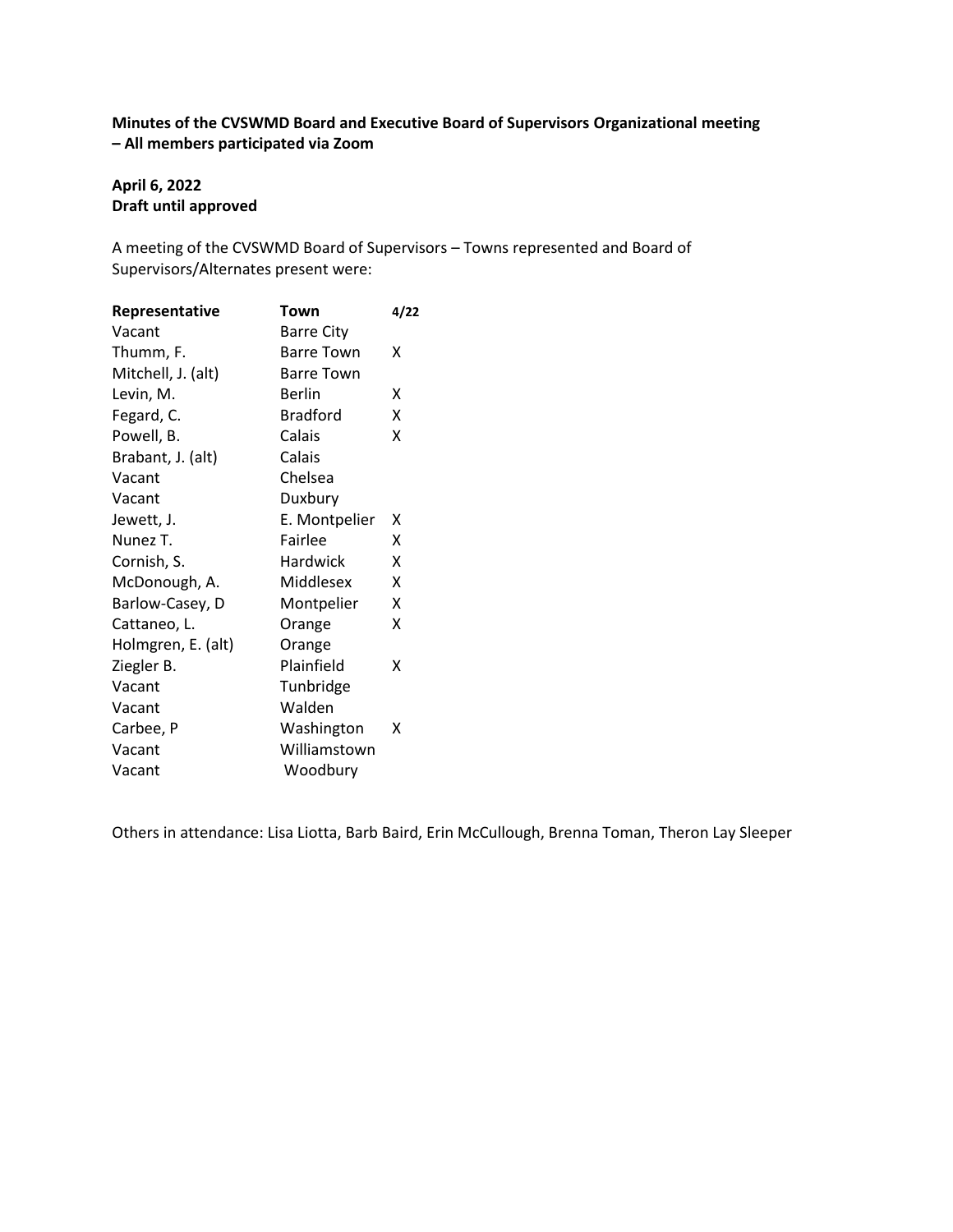Call to Order (1) Fred Thumm called the organizational meeting to order at 6:30 p.m.

Agenda Revisions (2) None

Public Comment Period and Announcements (3) None

Resolution for Michael Peabody (4)

# **IN APPRECIATION**

WHEREAS, the Central Vermont Solid Waste Management District wishes to note and honor the contributions made by Mike Peabody from the early days of our depots, then transitioning to working at the ARCC in 2015, then overseeing the Hazardous Waste program in 2021; and

WHEREAS, Mike became an integral team member who advanced the mission and work of the ARCC and the District; and

WHEREAS, Mike was dedicated to learning all aspects of the many materials received at the ARCC including extended producer responsibility guidelines and special handling and processing procedures; and

WHEREAS, Mike became a subject-matter expert on all the materials accepted at the ARCC; and

WHEREAS, Mike provided a wealth of information to both staff and the public regarding recycling, repurposing and reuse of items; and,

WHEREAS, Mike was a valued team member who always provided excellent customer service for CVSWMD's residents;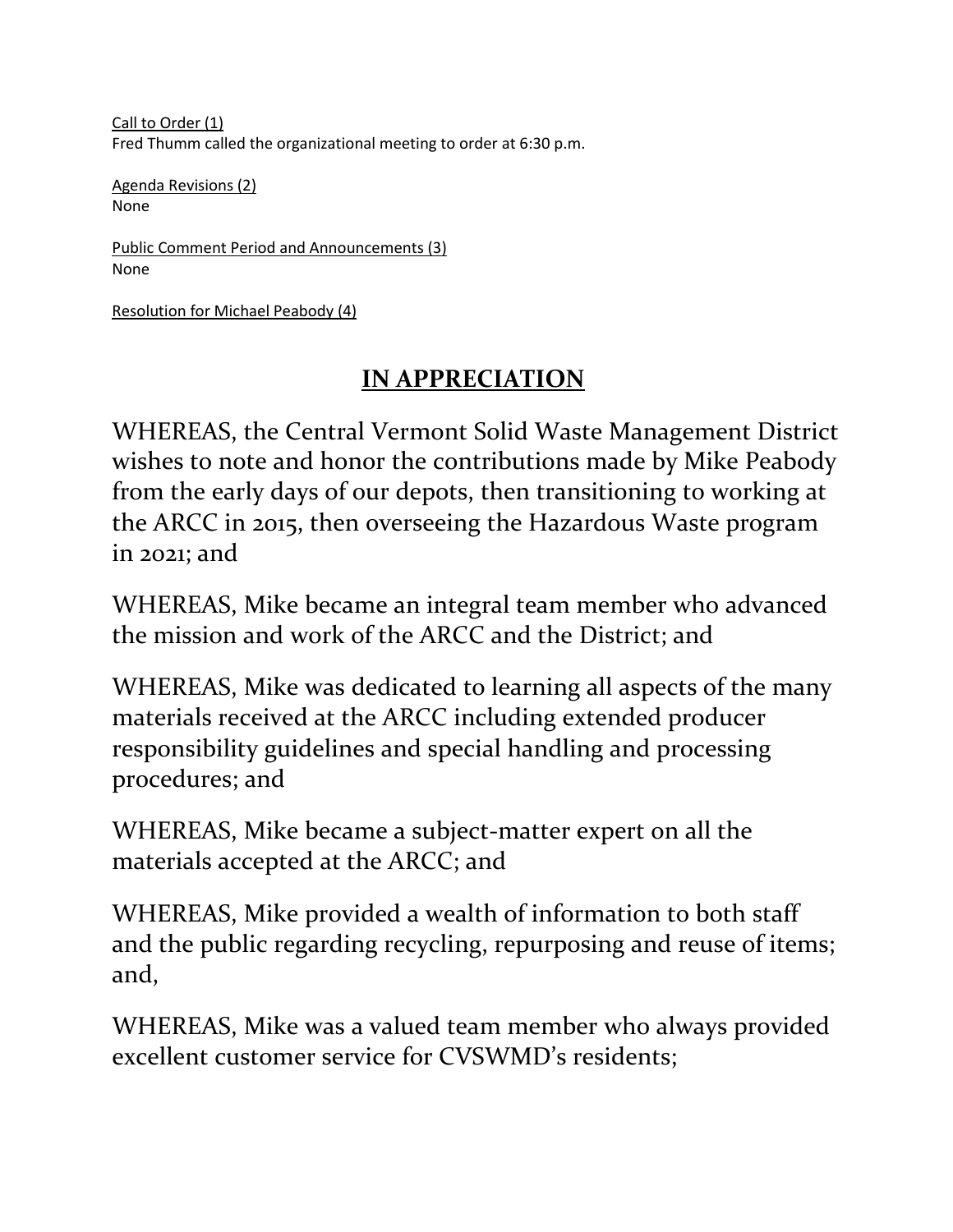WHEREAS, Mike assisted with training and onboarding many new staff members to help ensure their continued success; and

WHEREAS, Mike cared about his teammates, being kind to everyone, and remained calm under pressure;

WE, the BOARD OF SUPERVISORS for the CVSWMD express our appreciation for his dedicated service through adoption of this RESOLUTION and wish him success in all his future endeavors.

Fred Thumm, CVSWMD -- Chairperson – April 6, 2022

Fred Thumm read the resolution into the minutes.

# **Bill Powell moved to adopt the resolution for Mike Peabody. The motion was seconded and passed unanimously.**

# Annual Organizational Matters (5)

- a. Introduction of New Members
	- Lisa Liotta introduced new board members, Jon Jewett for E. Montpelier and Charen Fegard for Bradford – roundtable introductions of board members and staff.
- b. Election of Officers Chair and Vice Chair
	- **Matt Levin moved to appoint Fred Thumm as Chair and Lee Cattaneo as Vice Chair. The motion was seconded and passed unanimously.**
- c. Appointment of Officers Clerk
	- **Lee Cattaneo moved to appoint Peter Carbee as Clerk. The motion was seconded and passed unanimously.**
- d. Appointment of Officers Treasurer
	- **Lee Cattaneo moved to appoint Erin McCullough as Treasurer. The motion was seconded and passed unanimously.**
- **e.** Establish Regular Date/Time of Board meeting Proposed Board Resolution: **Lee Cattaneo moved that the District will have no regular meeting in January, July and August and will have regular meeting in the other months on the first Wednesday at 6:30 p.m. The motion was seconded and passed unanimously.**

# Committees of the Board (6)

Committee appointments will be made at the May board meeting. Lisa Liotta went over the memo in the packet that covered the different committee work and quorum points. Matt Levin announced that this will be his last year on the Executive Board and hoped that other members volunteer to step up and fill the committee seats.